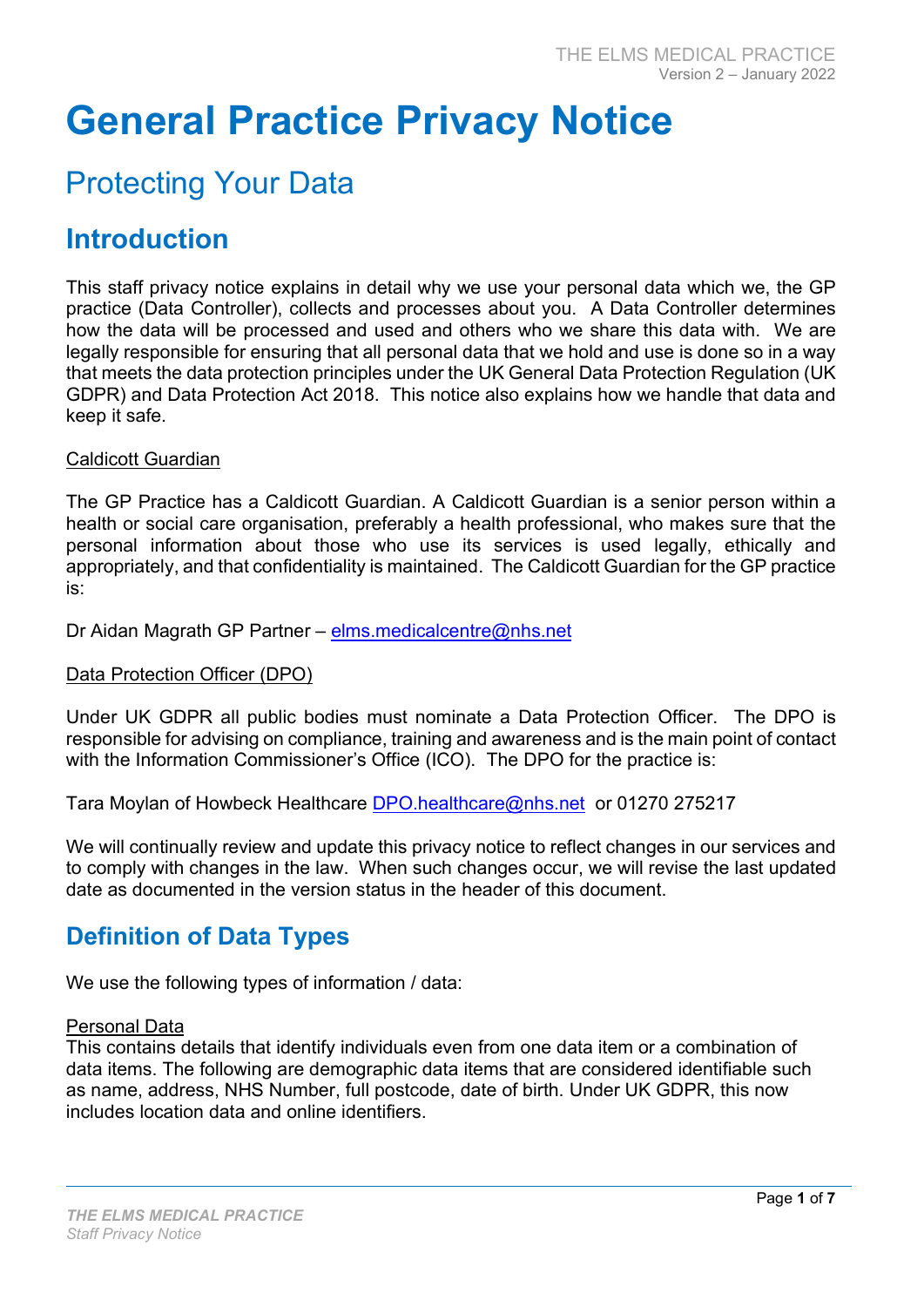#### Special categories of data (previously known as sensitive data)

This is personal data consisting of information as to: race, ethnic origin, political opinions, health, religious beliefs, trade union membership, sexual life and previous criminal convictions. Under UK GDPR, this now includes biometric data and genetic data.

#### Personal Confidential Data (PCD)

This term came from the Caldicott review undertaken in 2013 and describes personal information about identified or identifiable individuals, which should be kept private or secret. It includes personal data and special categories of data but it is adapted to include dead as well as living people and 'confidential' includes both information 'given in confidence' and 'that which is owed a duty of confidence'.

#### Pseudonymised Data or Coded Data

Individual-level information where individuals can be distinguished by using a coded reference, which does not reveal their 'real world' identity. When data has been pseudonymised it still retains a level of detail in the replaced data by use of a key / code or pseudonym that should allow tracking back of the data to its original state.

#### Anonymised Data

This is data about individuals but with all identifying details removed. Data can be considered anonymised when it does not allow identification of the individuals to whom it relates, and it is not possible that any individual could be identified from the data by any further processing of that data or by processing it together with other information which is available or likely to be available.

#### Aggregated Data

This is statistical information about multiple individuals that has been combined to show general trends or values without identifying individuals within the data.

#### Who we are

The Elms Medical Practice employs more than 30 staff at Fountains Building.

Our Practice is registered with the Information Commissioner's Office (ICO) to process personal and special categories of information under the Data Protection Act 2018 and our registration number is Z7302031

For further information please refer to our website https://www.elmsmedicalcentre.co.uk/index.aspx

## Why we collect personal information about you

The Practice collects stores and processes personal information about prospective, current and former staff to ensure compliance with legal and/or industry requirements.

## What is our legal basis for processing your personal information?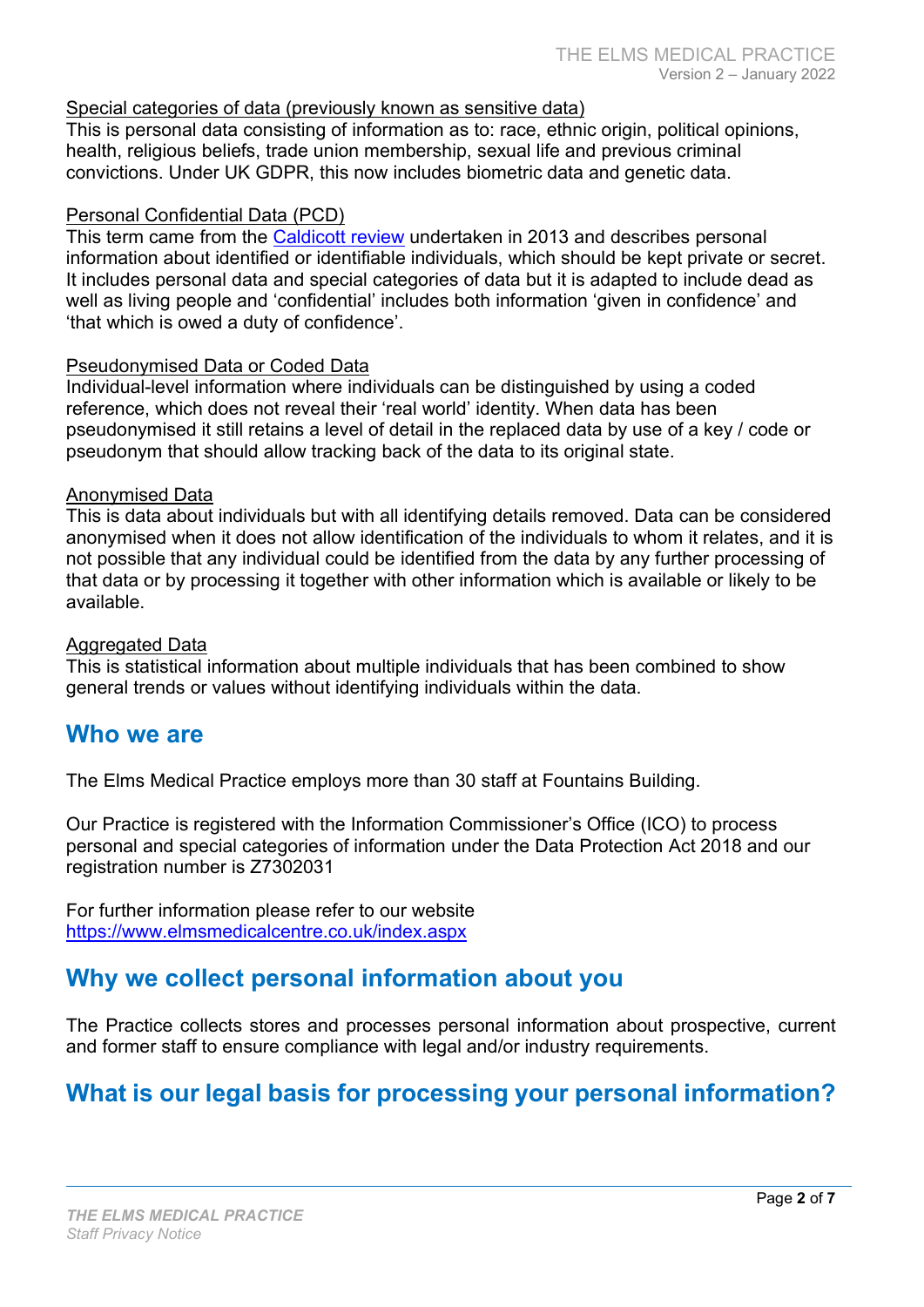Processing of employee personal information is necessary for the purposes of carrying out the obligations and exercising specific rights of the data controller (the Practice) or of the data subject in the field of employment and social security and social protection law in so far as it is authorised by Union or Member State law or a collective agreement pursuant to Member State law providing for appropriate safeguards for the fundamental rights and the interests of the data subject;

The Practice does not require explicit consent of staff or workers to process their personal data if the purpose falls within the legal basis detailed above.

For further information on this legislation please visit: http://www.legislation.gov.uk/

### What personal information do we need to collect about you and how do we obtain it?

Personal information about you will largely be collected directly from you during your recruitment and employment. Personal information may also be collected from healthcare professionals in certain circumstances, through national checks such as DBS etc.

In order to carry out our activities and obligations as an employer we handle data in relation to:

- Personal demographics (including gender, race, ethnicity, sexual orientation, religion)
- Contact details such as names, addresses, telephone numbers and emergency contact(s)
- Employment records (including professional membership, references and proof of eligibility to work in the UK and security checks)
- Bank details
- Pension details
- Occupational health information (medical information including physical health or mental condition )
- Information relating to health and safety
- Trade union membership
- Practice Directors / membership
- Offences (including alleged offences), criminal proceedings, outcomes and sentences
- Employment Tribunal applications, complaints, accidents, and incident details

Other areas where we may process your personal data:

• In some cases, phone calls may be recorded for training and information purposes

## What do we do with your personal information/ What we may do with your personal information?

Your personal information is processed for the purposes of:

- Staff administration and management (including payroll and performance)
- Pensions administration
- Business management and planning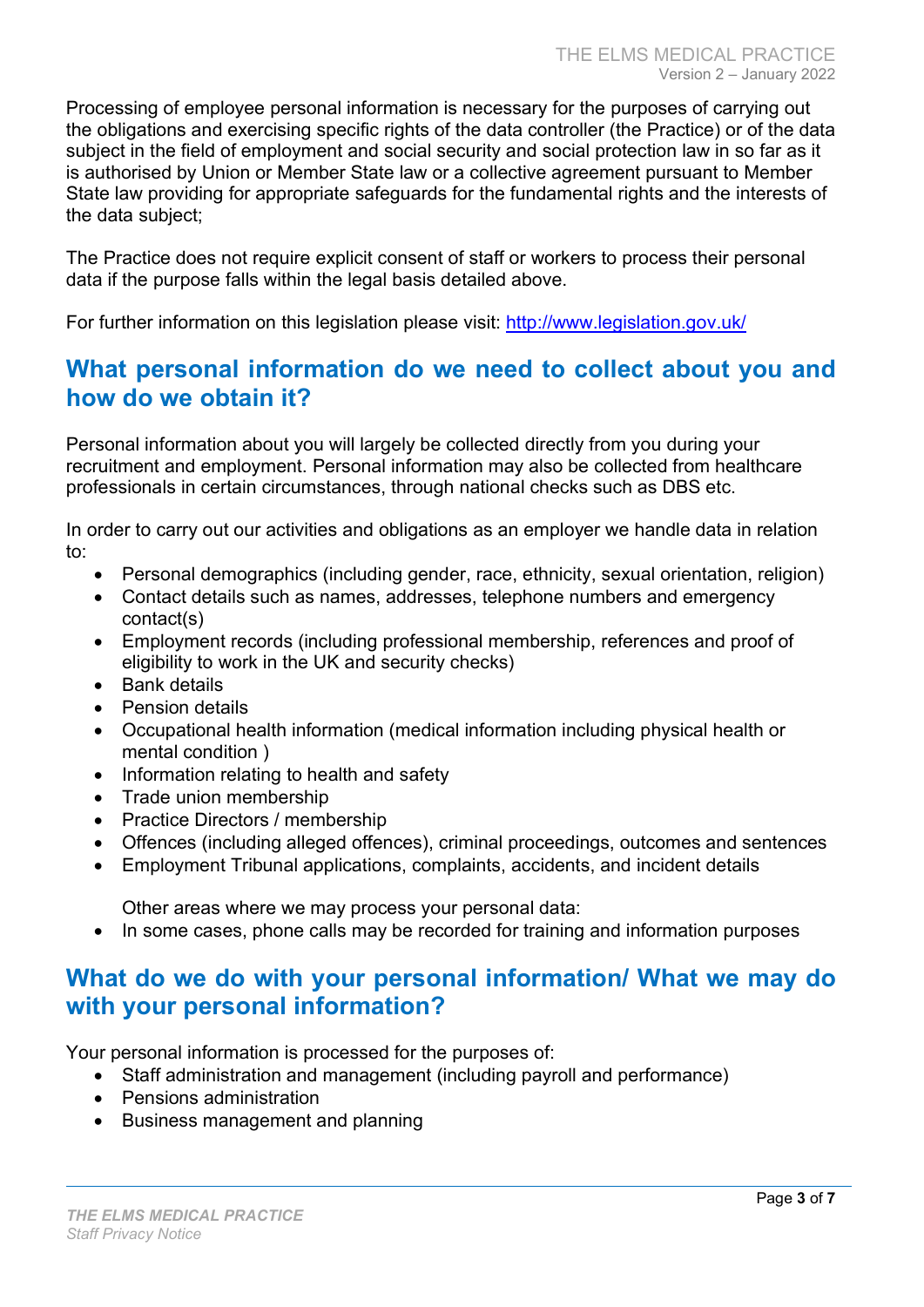- Accounting and Auditing
- Accounts and records
- **•** Education
- Health administration and services
- Information and databank administration
- Crime prevention and prosecution of offenders
- Sharing and matching of personal information for national fraud initiative

#### Who do we share your personal information with and why?

We will not routinely disclose any information about you without your express permission. However, in order to enable effective staff administration and comply with our obligations as your employer, we will share the information which you provide during the course of your employment (including the recruitment process) with the NHS Business Services Authority for maintaining your employment records.

Any disclosures of personal data are always made on a case-by-case basis, using the minimum personal data necessary for the specific purpose and circumstances and with the appropriate security controls in place. Personal Information is only shared with those agencies and bodies who have a "need to know" or where you have consented to the disclosure of your personal data to such persons.

Where possible, we will always look to anonymise/ pseudonymise your personal information so as to protect confidentiality, unless there is a legal basis that permits us to use it, and will only ever use/ share the minimum information necessary. However, there are occasions where the Practice is required by law to share information provided to us with other bodies responsible for auditing or administering public funds, in order to prevent and detect fraud.

For any request to transfer your data internationally outside the UK/EU we will make sure that an adequate level of protection can be satisfied before the transfer.

There are a number of circumstances where we must or can share information about you to comply or manage with:

- Disciplinary/ investigation processes; including referrals to Professional Bodies, e.g. NMC and GMC;
- Legislative and/or statutory requirements;
- A Court Orders which may have been imposed on us;
- NHS Counter Fraud requirements;
- Request for information from the police and other law enforcement agencies for the prevention and detection of crime and/or fraud if the crime is of a serious nature.

## How we maintain your records

Your personal information is held in both paper and electronic forms for specified periods of time as set out in the NHS Records Management 2021 and National Archives Requirements. We hold and process your information in accordance with UK GDPR & the Data Protection Act 2018.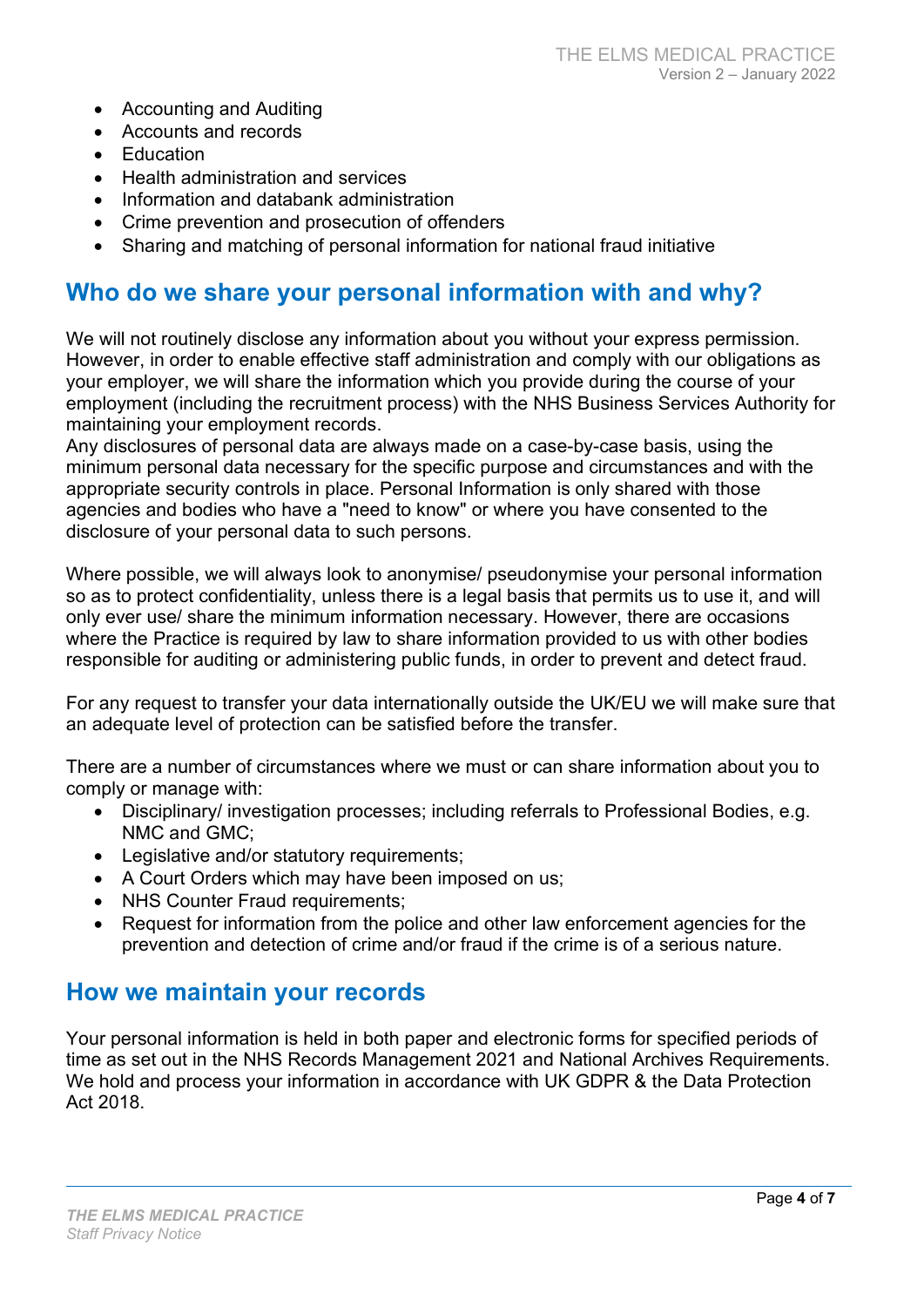In addition, everyone working for the NHS must comply with the Common Law Duty of Confidentiality and various national and professional standards and requirements. We have a duty to:

- Maintain full and accurate records of your information.
- Keep records about you confidential and secure.
- Provide information in a format that is accessible to you.

Use of Email - The Practice may provide the option to communicate with staff via email. Please be aware that the Practice cannot guarantee the security of this information whilst in transit, and by requesting this service you are accepting this risk.

#### How we protect your personal data

We will use the information in a manner that conforms to the UK General Data Protection Regulations (UK GDPR) and Data Protection Act 2018. The information you provide will be subject to rigorous measures and procedures to make sure it can't be seen, accessed or disclosed to any inappropriate persons. We have an Information Governance Framework that explains the approach within the GP practice, our commitments and responsibilities to your privacy and cover a range of information and technology security areas.

Our IT Services provider, regularly monitor our system for potential vulnerabilities and attacks and look to always ensure security is strengthened.

All our staff have received up to date data security and protection training. They are obliged in their employment contracts to uphold confidentiality, and may face disciplinary procedures if they do not do so. We have incident reporting and management processes in place for reporting any data breaches or incidents. We learn from such events to help prevent further issues and inform patients of breaches when required.

#### How long do we keep your personal data?

Whenever we collect or process your data, we will only keep it for as long as is necessary for the purpose it was collected. For a GP practice, we comply with the Records Management NHS Code of Practice 2021 . Following this time, the records are securely destroyed if stored on paper, deleted on the electronic health record system or archived for research purposes where this applies.

#### **Destruction**

This will only happen following a review of the information at the end of its retention period. Where data has been identified for disposal we have the following responsibilities:

• to ensure that information held in manual form is destroved using a cross cut shredder or contracted to a reputable confidential waste company Shred-it contracted by Fountains Property Management, that complies with European Standard EN15713 and obtain certificates of destruction.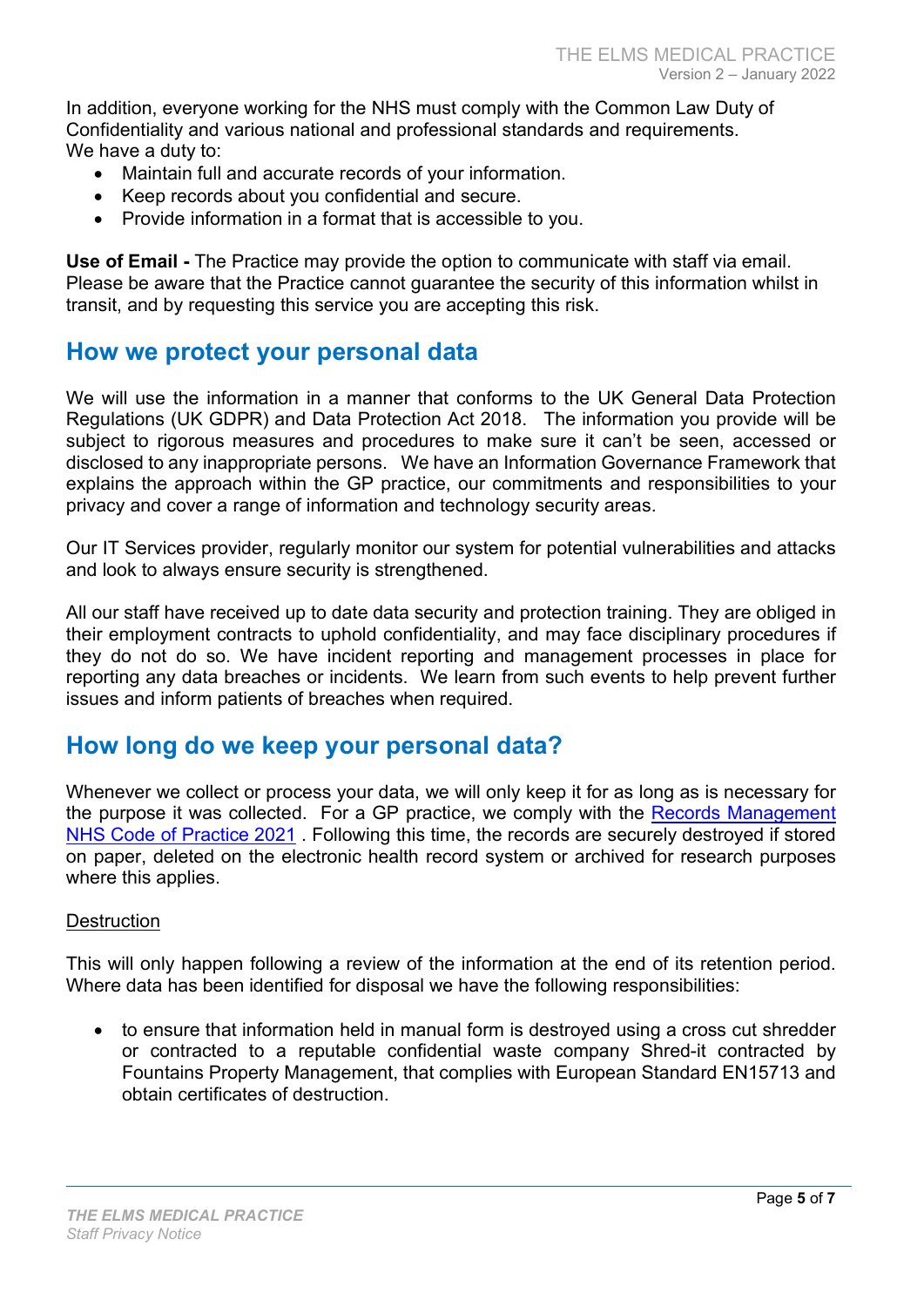• to ensure that electronic storage media used to hold or process information are destroyed or overwritten to national standards.

## What are your rights over your personal data?

You have the following rights over your data we hold:

• Subject Access Rights

You can request access to and or copies of personal data the practice holds about you, free of charge (subject to exemptions) and provided to you within 1 calendar month. We request that you provide us with adequate information in writing to process your request such as full name, address, date of birth, NHS number and details of your request and documents to verify your identity so we can process the request efficiently. On processing a request, there may be occasions when information may be withheld if the practice believes that releasing the information to you could cause serious harm to your physical or mental health. Information may also be withheld if another person (i.e. third party) is identified in the record, and they do not want their information disclosed to you.

To request a copy or request access to information we hold about you and / or to request information to be corrected if it is inaccurate, please contact:

Email: elms.medicalcentre@nhs.net

Postal Address: The Elms Medical Practice, 2<sup>nd</sup> Floor, Fountains Health, Delamere Street, Chester CH1 4DS.

Right to rectification

The correction of personal data when incorrect, out of date or incomplete which must be acted upon within 1 calendar month of receipt of such request. Please ensure the GP practice has the correct contact details for you.

- Right to withdraw consent If we have your explicit consent for any processing we do, you have the right to withdraw that consent at any time.
- Right to Erasure ('be forgotten') If we obtain consent for any processing we do, you have the right to have that data deleted / erased. Please note this does not apply to health records.
- Right to Data Portability

If we obtain consent for any processing we do, you have the right to have data provided to you in a commonly used and machine readable format such as excel spreadsheet, csv file.

Right to object to processing